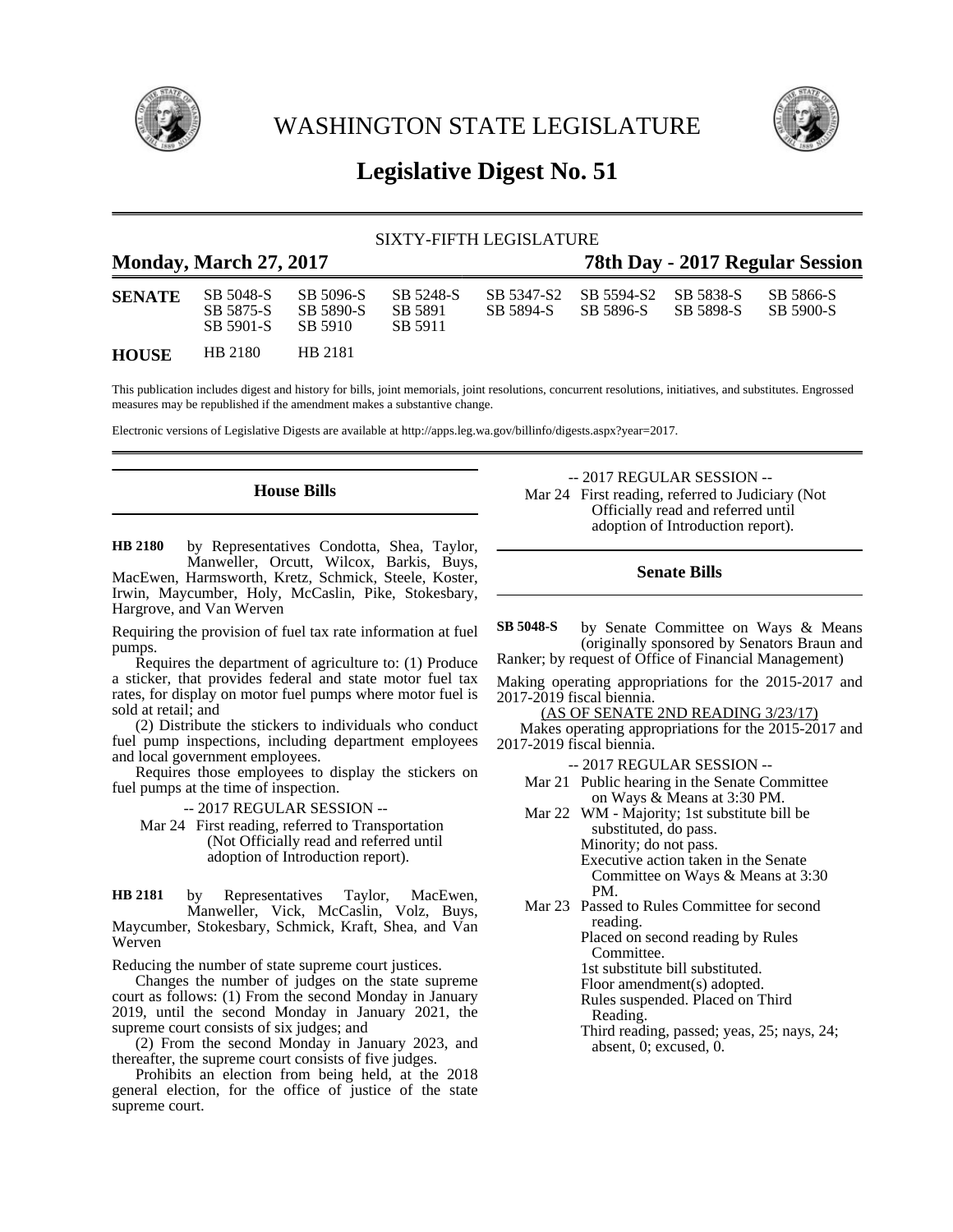- by Senate Committee on Transportation (originally sponsored by Senators King and Hobbs; by request of Office of Financial Management) **SB 5096-S**
- Making transportation appropriations for the 2015-2017 and 2017-2019 fiscal biennia.

(DIGEST OF PROPOSED 1ST SUBSTITUTE)

Makes transportation appropriations for the 2015-2017 and 2017-2019 fiscal biennia.

- -- 2017 REGULAR SESSION --
- Mar 21 Public hearing in the Senate Committee on Transportation at 3:30 PM.
- Mar 22 TRAN Majority; 1st substitute bill be substituted, do pass. Minority; do not pass. Executive action taken in the Senate Committee on Transportation at 3:30 PM.
- Mar 23 Passed to Rules Committee for second reading.
- by Senate Committee on Ways & Means (originally sponsored by Senators Rivers, Cleveland, Becker, Carlyle, and Kuderer) **SB 5248-S**

Concerning the requirements for prescribing opioids. (DIGEST OF PROPOSED 1ST SUBSTITUTE)

Expands the list of persons to whom the department of health may provide prescription monitoring program data.

Requires the following to adopt rules establishing requirements for prescribing opioid drugs: (1) The state podiatric medical board;

(2) The state dental quality assurance commission;

(3) The state board of osteopathic medicine and surgery;

(4) The medical quality assurance commission; and (5) The nursing care quality assurance commission.

-- 2017 REGULAR SESSION --

- Feb 2 Public hearing in the Senate Committee on Health Care at 10:00 AM.
- Feb 7 Executive action taken in the Senate Committee on Health Care at 10:00 AM.
- Mar 15 Public hearing in the Senate Committee on Ways & Means at 3:30 PM.
- Mar 16 WM Majority; 1st substitute bill be substituted, do pass. Executive action taken in the Senate

Committee on Ways & Means at 3:30 PM.

Mar 21 Passed to Rules Committee for second reading.

by Senate Committee on Ways & Means (originally sponsored by Senators Walsh, **SB 5347-S2**

Darneille, Zeiger, Rolfes, Sheldon, Angel, and Hasegawa)

Concerning the definition of work activity for the purposes of the WorkFirst program.

(DIGEST OF PROPOSED 2ND SUBSTITUTE)

Revises the definition of "work activity," for purposes of the WorkFirst temporary assistance for needy families program, to allow the twelve-month limit for vocational educational training to be increased to twenty-four months subject to funding appropriated specifically for this purpose.

-- 2017 REGULAR SESSION --

- Jan 30 Public hearing in the Senate Committee on Human Services and Mental Health & Housing at 1:30 PM.
- Feb 6 Executive action taken in the Senate Committee on Human Services and Mental Health & Housing at 1:30 PM.
- Mar 14 Public hearing in the Senate Committee on Ways & Means at 3:30 PM.
- Mar 16 WM Majority; 2nd substitute bill be substituted, do pass. Minority; without recommendation. Executive action taken in the Senate Committee on Ways & Means at 3:30 PM.
- Mar 21 Passed to Rules Committee for second reading.

by Senate Committee on Ways & Means (originally sponsored by Senators Keiser, Rivers, Cleveland, Fain, Darneille, Miloscia, Wellman, Frockt, Conway, and Rossi) **SB 5594-S2**

Concerning transition services for people with developmental disabilities.

(DIGEST OF PROPOSED 2ND SUBSTITUTE)

Requires the department of social and health services to: (1) Ensure that each resident's individual habilitation plan includes a plan for discharge to the community;

(2) Maximize federal funding for transitioning clients through the roads to community living grant;

(3) Limit the ability of a state-operated living alternative to reject referred clients;

(4) Employ the quality assurance process currently in use by the department to monitor the adjustment of residents who leave a residential habilitation center;

(5) Study and make recommendations on developing and building a federally qualified health center for residents and other individuals with developmental disabilities who live in the community;

(6) Consult with federally qualified health centers and members and representatives of the developmental disabled community; and

(7) Complete an appraisal of the charitable, educational, penal, and reform institutions land on the Fircrest School campus.

Prohibits the department of social and health services from permitting a new admission to Fircrest School to the intermediate care facility or the nursing facility unless the admission is for the provision of short-term respite or crisis stabilization services.

Requires the intermediate care facility at Fircrest School to cease operation by December 31, 2022.

Requires the nursing facility portion of Fircrest School to continue to operate until the census of permanent residents has reached sixteen persons.

Requires Fircrest School to cease to operate as a residential habilitation center when certain conditions are met.

Requires the developmental disabilities administration, when determining which of its clients who receives an annual developmental disabilities assessment are at highest risk of abuse or neglect, to include in its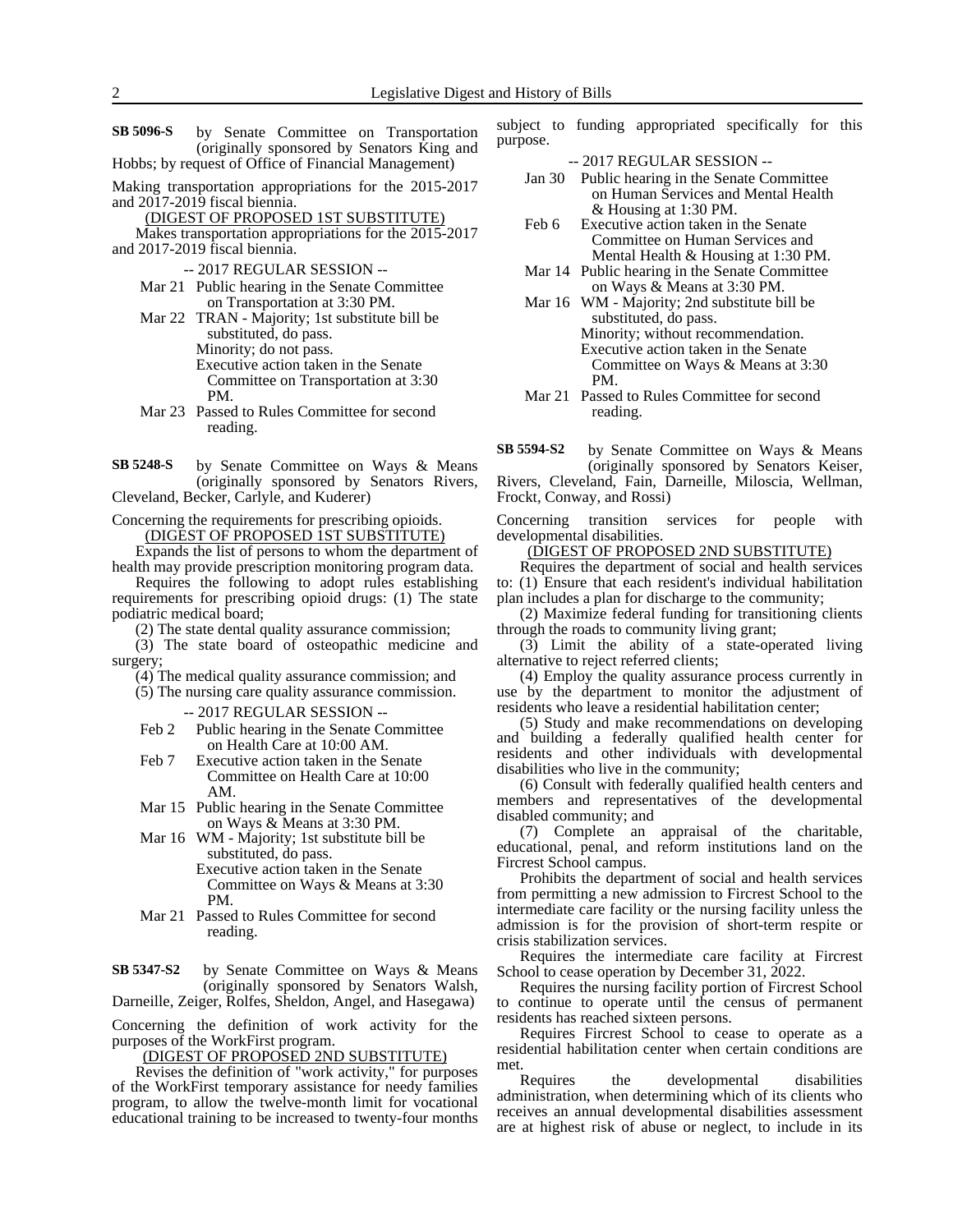consideration, whether the client has moved from a residential habilitation center to the community.

Requires revenue generated from Fircrest School properties, when the school ceases to operate, and revenue generated with the next phase of the Fircrest School master plan process identified in the 2017-2019 omnibus capital appropriations act to be deposited into the developmental disabilities community trust account.

Requires expenditures from the developmental disabilities community trust account to be used to provide supported living, state-operated living alternatives, and other community-based residential services supporting people with developmental disabilities.

-- 2017 REGULAR SESSION --

- Feb 13 Public hearing in the Senate Committee on Health Care at 8:00 AM.
- Feb 16 Executive action taken in the Senate Committee on Health Care at 10:00 AM.
- Mar 15 Public hearing in the Senate Committee on Ways & Means at 3:30 PM.
- Mar 20 WM Majority; 2nd substitute bill be substituted, do pass. Minority; do not pass.
	- Minority; without recommendation. Executive action taken in the Senate Committee on Ways & Means at 3:30 PM.
- Mar 22 Passed to Rules Committee for second reading.

by Senate Committee on Ways & Means (originally sponsored by Senators Rossi, Kuderer, Palumbo, Braun, Hunt, Fain, O'Ban, Hawkins, Brown, Sheldon, Rivers, Zeiger, Angel, Bailey, Honeyford, Miloscia, Walsh, Wilson, Becker, Warnick, Mullet, and Hobbs) **SB 5838-S**

Concerning the capital construction of and bonding for addressing the facilities maintenance backlog for the state parks and recreation commission.

(DIGEST OF PROPOSED 1ST SUBSTITUTE)

Establishes the securing the future of Washington's state parks bonding act.

Authorizes the state finance committee to issue general obligation bonds to provide funds for needed capital improvements consisting of the predesign, design, maintenance, construction, modification, renovation, modifying existing structures to meet current and future needs, equipping, and other improvement of state buildings and facilities for the parks and recreation commission.

Prohibits the proceeds from the bonds from being used for: (1) Any expenditures to any part of the cross-state trail east of the Columbia river known by the names of the Milwaukie Road corridor, John Wayne trail or iron horse trail, or for the Columbia Plateau trail south of the Turnbull national wildlife refuge where the scablands nature trail and the Columbia Plateau trail meet and north of the Snake river junction trailhead;

(2) Any expenditures pertaining to any part of trails acquired by the parks and recreation commission after the effective date of this act; and

(3) The purchase or acquisition of any new land.

Creates the Evans state parks preservation account.

-- 2017 REGULAR SESSION --

- Mar 14 Public hearing in the Senate Committee on Ways & Means at 3:30 PM.
- Mar 16 WM Majority; 1st substitute bill be substituted, do pass. Minority; do not pass. Minority; without recommendation. Executive action taken in the Senate Committee on Ways & Means at 3:30 PM.
- Mar 21 Passed to Rules Committee for second reading.

by Senate Committee on Law & Justice (originally sponsored by Senators Brown, **SB 5866-S**

Hobbs, Braun, Mullet, Frockt, and Warnick)

Creating a tax court for the state of Washington. (DIGEST OF PROPOSED 1ST SUBSTITUTE)

Creates a tax court as a court of record with statewide jurisdiction that will consist of one judge selected from each district of the court of appeals and commissioners as are appointed by the tax court.

Abolishes the state board of tax appeals.

Transfers the powers, duties, and functions of the state board of tax appeals to the tax court.

Provides for submission of this act to a vote of the people.

-- 2017 REGULAR SESSION --

- Mar 16 Public hearing in the Senate Committee on Law & Justice at 10:00 AM.
- Mar 22 LAW Majority; 1st substitute bill be substituted, do pass. And refer to Ways & Means. Minority; do not pass. Executive action taken in the Senate Committee on Law & Justice at 8:00 AM.

Mar 23 Referred to Ways & Means.

by Senate Committee on Ways & Means (originally sponsored by Senator Braun) **SB 5875-S**

Making revisions to education reforms in Substitute Senate Bill No. 5607.

(AS OF SENATE 2ND READING 3/23/17)

Revises certain elements of Substitute Senate Bill No. 5607 regarding education reforms.

-- 2017 REGULAR SESSION --

- Mar 21 Public hearing in the Senate Committee on Ways & Means at 3:30 PM.
- Mar 22 WM Majority; 1st substitute bill be substituted, do pass. Minority; do not pass. Executive action taken in the Senate Committee on Ways & Means at 3:30 PM.
- Mar 23 Passed to Rules Committee for second reading. Placed on second reading by Rules

Committee.

1st substitute bill substituted.

Floor amendment(s) adopted.

Rules suspended. Placed on Third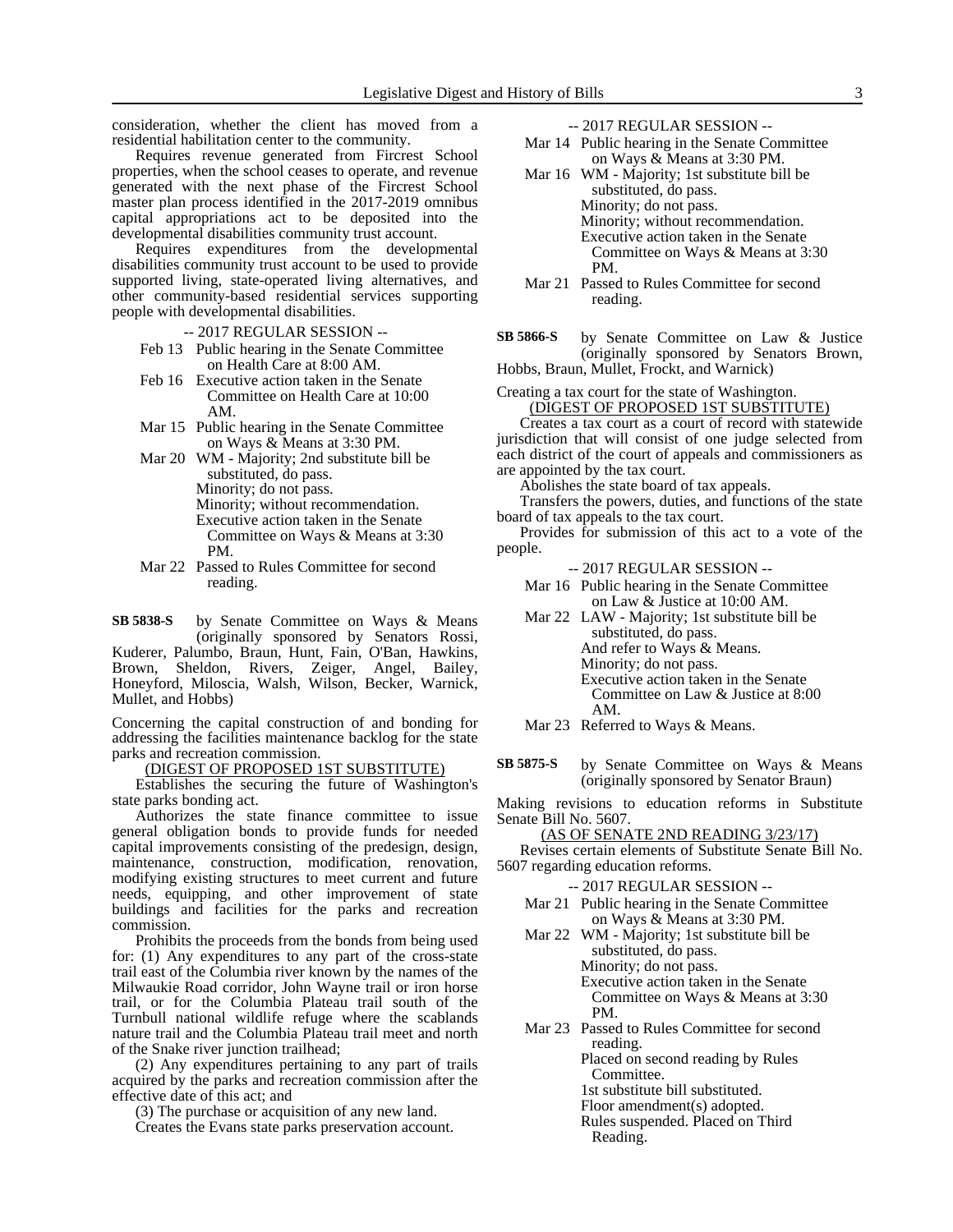Third reading, passed; yeas, 25; nays, 24; absent, 0; excused, 0.

by Senate Committee on Ways & Means (originally sponsored by Senators O'Ban, Braun, and Rolfes) **SB 5890-S**

Concerning foster care and adoption support.

(DIGEST OF PROPOSED 1ST SUBSTITUTE)

Requires respite care to include case aides who provide temporary assistance to foster parents as needed with the overall goal of supporting the parental efforts of the foster parents however, this does not include overnight assistance.

Requires the department of social and health services to contract with community-based organizations in each region to establish a statewide pool of individuals to provide the care.

Requires the state institute for public policy to prepare an outcome evaluation of the respite care.

Requires the court to weigh the importance of establishing timely permanency for a child when considering a request for continuance of a review hearing or a permanency planning hearing and grant a continuance only after making a finding that the continuance is in the best interest of the child.

Requires the secretary of the department of social and health services to: (1) In order to encourage adoption of children between the ages of fourteen and eighteen, include continued eligibility for the Washington college bound scholarship as part of a new negotiated adoption agreement; and

(2) Within the department's appropriations, establish a case review panel for the purpose of reviewing foster care cases where permanency has not been achieved for children within twelve months after being placed in outof-home care.

Requires the governor to regularly acknowledge the contributions of foster parents to the state with, at a minimum, a letter signed by the governor.

Creates the foster parent shared leave pool to allow employees to donate leave to be used as shared leave for an employee who is a foster parent needing to care for or preparing to accept a foster child in their home.

Requires any residual balance remaining in the child and family reinvestment account to be transferred to the general fund.

Creates the child welfare system improvement account.

Repeals the child and family reinvestment account.

Eliminates the termination and repeal, under the sunset act, of the child and family reinvestment account and the methodology for calculating savings.

-- 2017 REGULAR SESSION --

- Mar 16 Public hearing in the Senate Committee on Ways & Means at 3:30 PM.
- Mar 20 WM Majority; 1st substitute bill be substituted, do pass. Minority; without recommendation. Executive action taken in the Senate Committee on Ways & Means at 3:30 PM.
- Mar 22 Passed to Rules Committee for second reading.

by Senators Zeiger and Conway **SB 5891**

Eliminating the use of the high school science assessment as a graduation prerequisite. (REVISED FOR ENGROSSED: Delaying the use of the high school science assessment as a graduation prerequisite. )

(AS OF SENATE 2ND READING 3/23/17)

Changes graduation requirements by delaying the use of the high school science assessment.

-- 2017 REGULAR SESSION --

- Mar 16 First reading, referred to Ways & Means.
- Mar 20 Public hearing in the Senate Committee
- on Ways & Means at 3:30 PM. Mar 22 WM - Majority; do pass.

Executive action taken in the Senate Committee on Ways & Means at 3:30 PM.

Mar 23 Passed to Rules Committee for second reading. Placed on second reading by Rules Committee. Floor amendment(s) adopted. Rules suspended. Placed on Third Reading.

> Third reading, passed; yeas, 49; nays, 0; absent, 0; excused, 0.

by Senate Committee on Ways & Means (originally sponsored by Senators O'Ban, **SB 5894-S**

Darneille, Braun, Becker, Rossi, Brown, Miloscia, Cleveland, Ranker, Chase, Warnick, Keiser, Hunt, Hasegawa, Wellman, and Zeiger)

Concerning behavioral health system reform.

(AS OF SENATE 2ND READING 3/23/17)

Revises the involuntary treatment act, the community mental health services act, criminally insane provisions, and public and private facilities for the mentally ill with regard to: (1) Integrating risk for long-term civil involuntary treatment into managed care;

(2) Development of community long-term involuntary treatment capacity;

(3) State hospital short-term reforms;

(4) Improving access to assisted outpatient mental health treatment;

(5) Reducing demand for forensic services;

(6) Addressing managed care entities to provide fully integrated care; and

(7) Data measurement.

-- 2017 REGULAR SESSION --

Mar 20 Public hearing in the Senate Committee on Ways & Means at 3:30 PM.

Mar 22 WM - Majority; 1st substitute bill be substituted, do pass. Executive action taken in the Senate

Committee on Ways & Means at 3:30 PM.

Mar 23 Passed to Rules Committee for second reading.

Placed on second reading by Rules Committee.

1st substitute bill substituted.

Floor amendment(s) adopted.

Rules suspended. Placed on Third

Reading.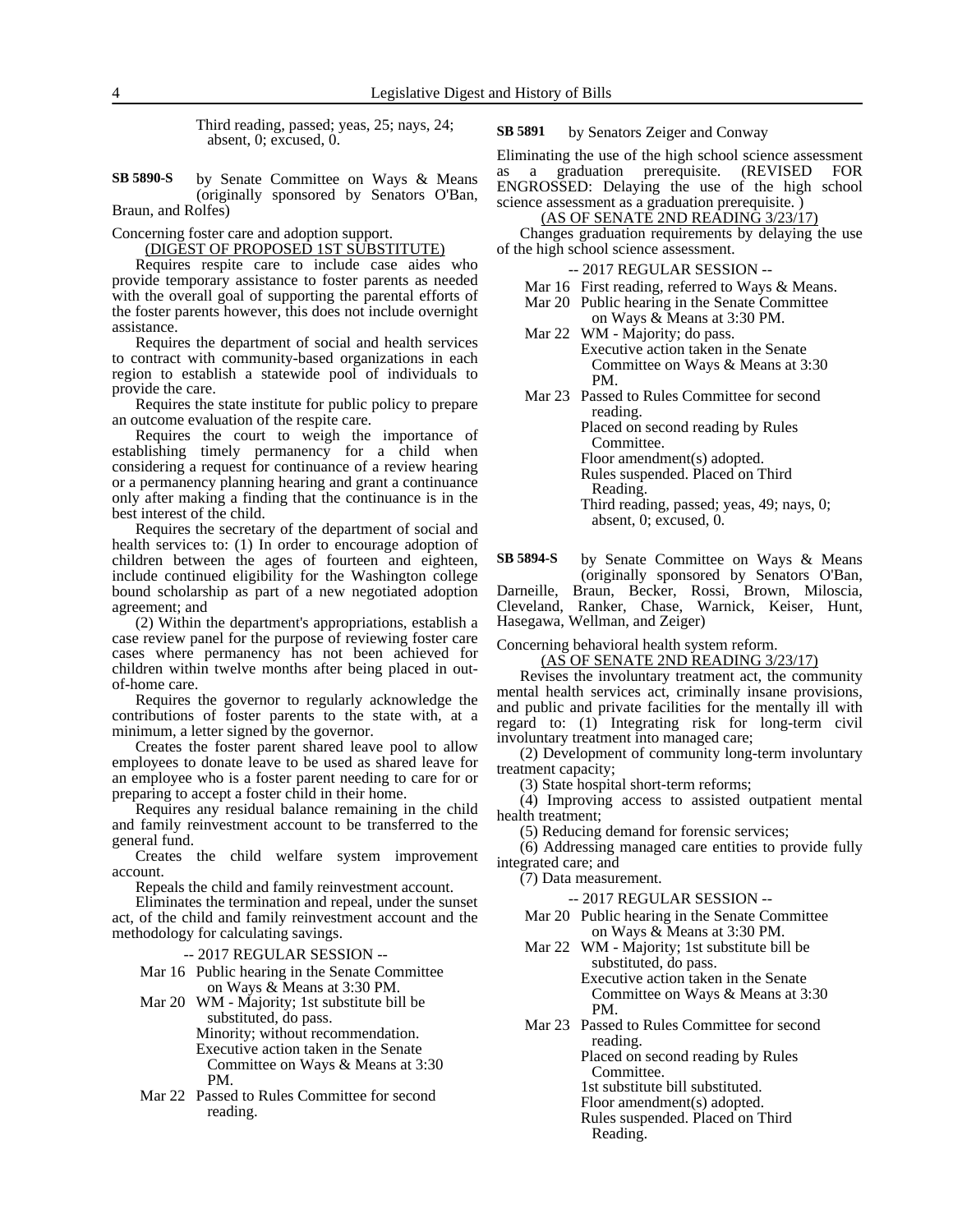Third reading, passed; yeas, 37; nays, 12; absent, 0; excused, 0.

- by Senate Committee on Law & Justice (originally sponsored by Senators Rossi, Brown, Braun, Becker, Fortunato, Bailey, Angel, Schoesler, Sheldon, Warnick, Honeyford, Wilson, Walsh, Hawkins, and Short) **SB 5896-S**
- Concerning claims against public entities.
	- (DIGEST OF PROPOSED 1ST SUBSTITUTE)

Addresses the state's immunity from liability for the tortious conduct of its employees and officers.

- -- 2017 REGULAR SESSION --
- Mar 21 Public hearing in the Senate Committee on Law & Justice at 10:00 AM.

Mar 22 LAW - Majority; 1st substitute bill be substituted, do pass. Minority; do not pass. Executive action taken in the Senate Committee on Law & Justice at 8:00 AM.

Mar 23 Passed to Rules Committee for second reading.

by Senate Committee on Ways & Means (originally sponsored by Senator Braun) **SB 5898-S**

Concerning eligibility for public assistance programs.

(DIGEST OF PROPOSED 1ST SUBSTITUTE)

Discontinues assistance from the working connections child care subsidy, after a minimum of three months, if there is a change in the ongoing status of the child's parent as working or attending a job training or education program that is not temporary.

Requires an applicant or a recipient, as a condition of receiving a child care subsidy or a working connections child care subsidy, to seek child support enforcement services from the department of social and health services, division of child support, unless the department finds that the applicant or recipient has good cause not to cooperate.

Addresses work activity and eligibility requirements for the WorkFirst temporary assistance for needy families program.

Allows a person to receive aged, blind, or disabled assistance benefits for up to thirty-six months.

Requires a person to demonstrate to the department of social and health services that a job search has been conducted before applying for assistance in the temporary assistance for needy families program.

-- 2017 REGULAR SESSION --

Mar 21 Public hearing in the Senate Committee on Ways & Means at 3:30 PM.

Mar 22 WM - Majority; 1st substitute bill be substituted, do pass. Minority; do not pass. Executive action taken in the Senate Committee on Ways & Means at 3:30 PM.

Mar 23 Passed to Rules Committee for second reading. Placed on second reading by Rules

Committee. 1st substitute bill substituted.

Rules suspended. Placed on Third Reading. Third reading, passed; yeas, 25; nays, 24; absent, 0; excused, 0.

by Senate Committee on Ways & Means (originally sponsored by Senator Braun) **SB 5900-S**

Making expenditures from the budget stabilization account for public employer unfunded actuarially accrued liabilities.

#### (DIGEST OF PROPOSED 1ST SUBSTITUTE)

Makes an appropriation from the budget stabilization account for expenditure into the public employees' retirement system plan 1 fund to reduce the unfunded actuarially accrued liability in that plan.

Establishes a surcharge on employers, as defined in RCW 41.35.010, 41.37.010, or 41.40.010, to reimburse the state general fund for the expected reduction in the unfunded actuarially accrued liability for employers due to the payment from the state general fund.

Requires the department of retirement systems to bill each employer a surcharge every month.

#### -- 2017 REGULAR SESSION --

- Mar 21 Public hearing in the Senate Committee on Ways & Means at 3:30 PM.
- Mar 22 WM Majority; 1st substitute bill be substituted, do pass. Minority; do not pass. Executive action taken in the Senate Committee on Ways & Means at 3:30 PM.
- Mar 23 Passed to Rules Committee for second reading. Placed on second reading by Rules Committee.
- by Senate Committee on Ways & Means (originally sponsored by Senator Braun) **SB 5901-S**

Concerning eligibility for the early childhood education and assistance program.

(DIGEST OF PROPOSED 1ST SUBSTITUTE)

Requires full implementation of the program of early learning to be achieved in the 2022-2023 school year.

Requires funding for the program to continue to be phased in each year until full statewide implementation is achieved in the 2022-2023 school year.

-- 2017 REGULAR SESSION --

Mar 21 Public hearing in the Senate Committee on Ways & Means at 3:30 PM.

Mar 22 WM - Majority; 1st substitute bill be substituted, do pass. Minority; do not pass. Executive action taken in the Senate Committee on Ways & Means at 3:30

PM. Mar 23 Passed to Rules Committee for second reading.

Placed on second reading by Rules Committee.

1st substitute bill substituted.

Rules suspended. Placed on Third Reading.